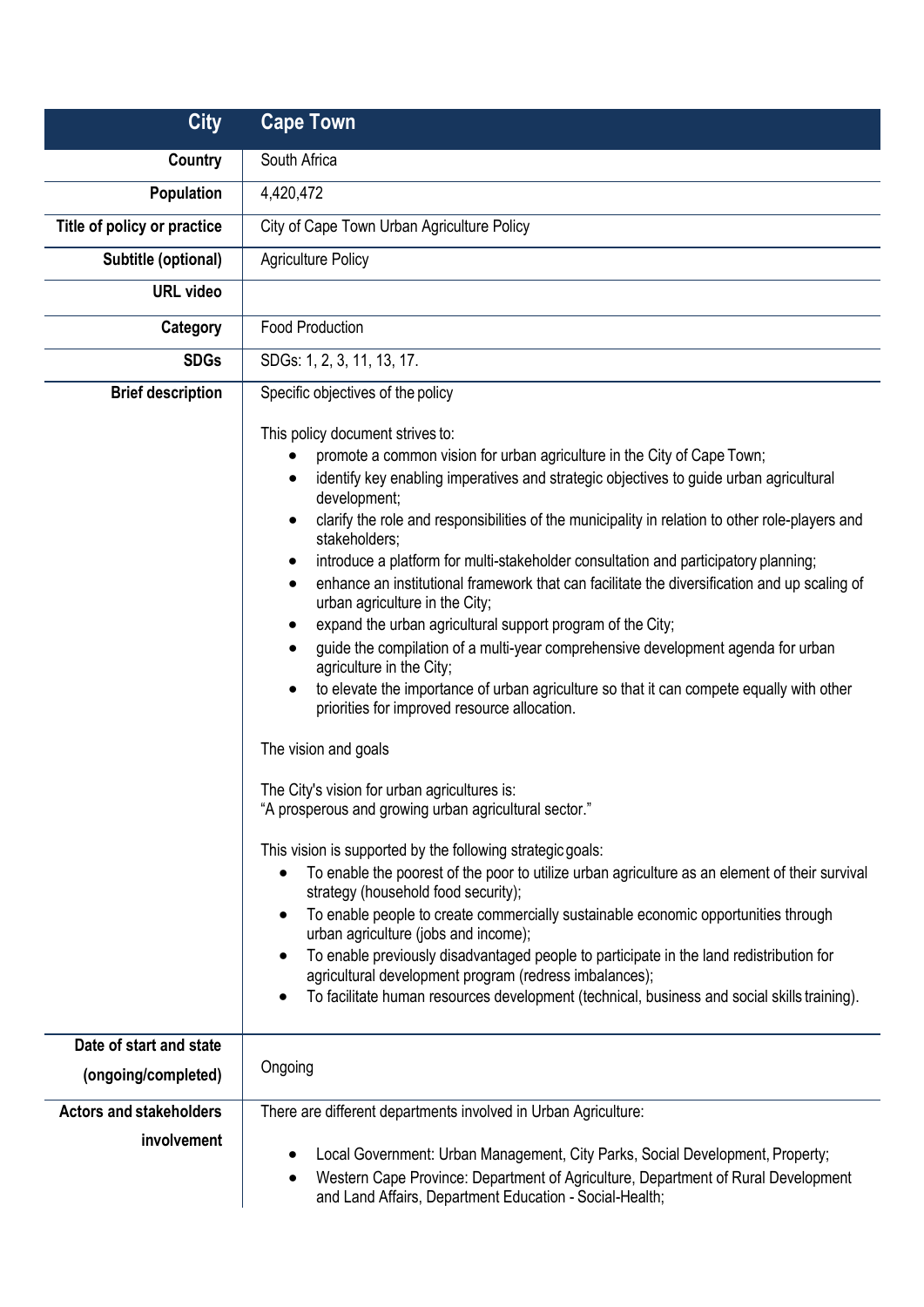|            | Universities: Stellenbosch (US), Cape Town UCT), Western Cape (UWC) and Peninsula<br>(CPUT);<br>NGOs: Abalimi Bazekhaye, Soil for life, Urban Harvest and Keep the Dream;<br>Local communities in the different regions.                                                                                                                                                                                                                                                                                                                                                                                                                                                                                                                                                                                                                                                                                                                                                                                                                                                                                                                                                                                                                                                                                                                                                                               |
|------------|--------------------------------------------------------------------------------------------------------------------------------------------------------------------------------------------------------------------------------------------------------------------------------------------------------------------------------------------------------------------------------------------------------------------------------------------------------------------------------------------------------------------------------------------------------------------------------------------------------------------------------------------------------------------------------------------------------------------------------------------------------------------------------------------------------------------------------------------------------------------------------------------------------------------------------------------------------------------------------------------------------------------------------------------------------------------------------------------------------------------------------------------------------------------------------------------------------------------------------------------------------------------------------------------------------------------------------------------------------------------------------------------------------|
| Approach   | Preconditions for assistance<br>A project brief background and purpose of the project;<br>A written approval - a formal lease, permit or letter of consent;<br>Confirmation of access to water -source of water available;<br>If a group of people apply they should be formally organized.<br>$\bullet$                                                                                                                                                                                                                                                                                                                                                                                                                                                                                                                                                                                                                                                                                                                                                                                                                                                                                                                                                                                                                                                                                               |
| Innovation | In terms of direct interventions aimed at improving and creating a stable, resilient and adaptable<br>food system:<br>Production<br>Asses appropriate mechanisms to promote informal trading;<br>Asses appropriate mechanisms to promote urban agriculture;<br>Provide information available to farmers with regard to suitable crop selection or farming<br>methodologies suited to climate change;<br>Improve access to climate information relevant to farming;<br>Partner with financial service providers to provide access to formal credit;<br>Explore potential evaluation and re-adoption of traditional land management systems<br>where appropriate;<br>Provide secure land rights and tenure for farmers;<br>Support maintenance and/or expansion of City community gardens and back yard<br>programmes.<br>Distribution<br>Improve market access for small-scale farmers, urban agriculture and farmer's markets;<br>Provide support in improving the informal food trading market;<br>Promote and create awareness around food wastage;<br>Understand compliance related to barriers to informal food trading market.<br>Food Access<br>Research/explore alternative ways of food preservation;<br>Map where food markets exist and where they are needed;<br>Understand food market proximity to consumers.<br>Food waste<br>Is been recycle into compost heaps and back into the soil. |
| Impact     | Social dimension (Inclusive City)<br>This refers to subsistence oriented types of urban agricultural activities and contributes to:<br>Improved food security and nutrition;<br>Poverty alleviation;                                                                                                                                                                                                                                                                                                                                                                                                                                                                                                                                                                                                                                                                                                                                                                                                                                                                                                                                                                                                                                                                                                                                                                                                   |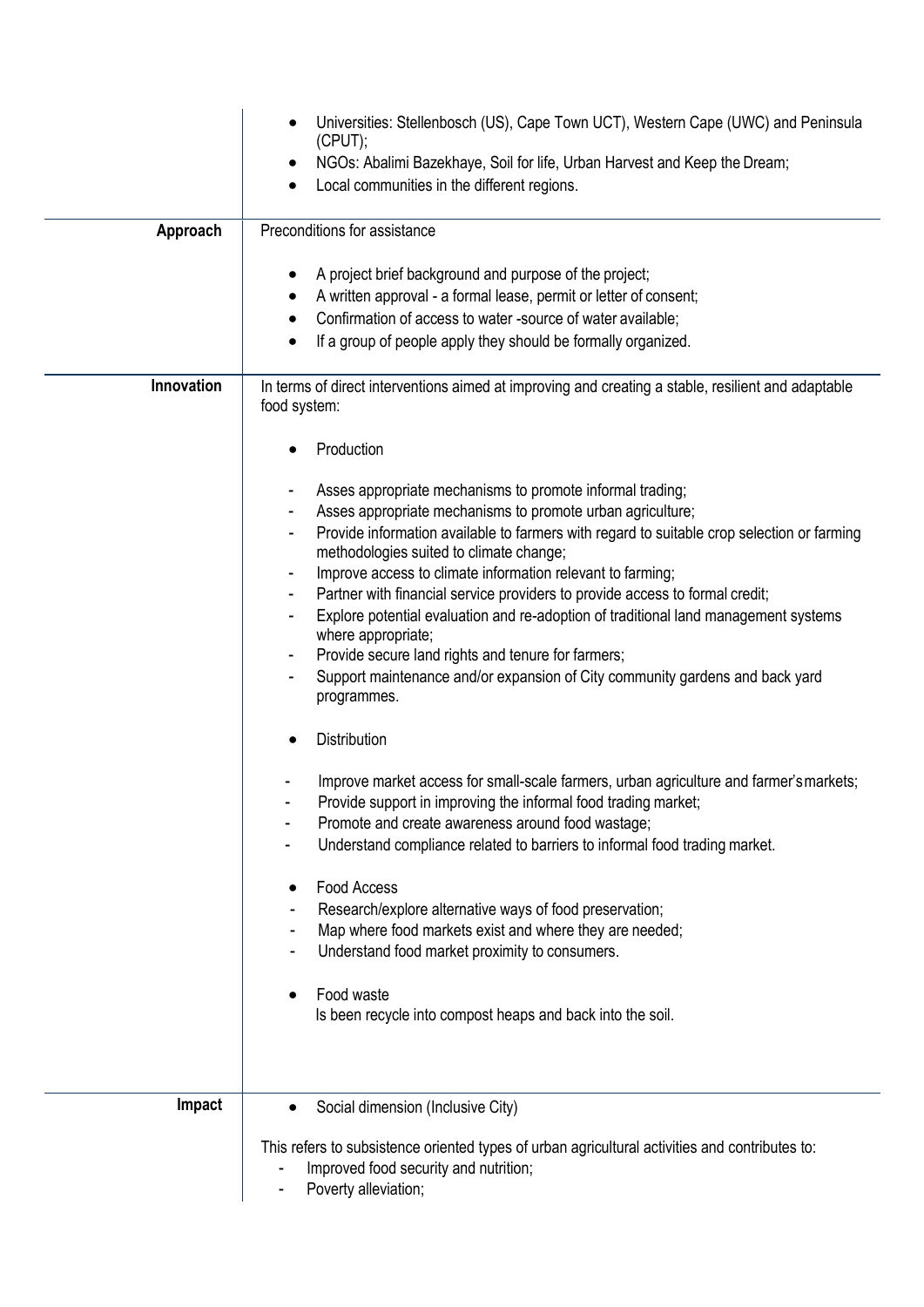|                              | Social inclusion;<br>Community building/social cohesion;<br>HIV-AIDS mitigation.                                                                                                                                                                |
|------------------------------|-------------------------------------------------------------------------------------------------------------------------------------------------------------------------------------------------------------------------------------------------|
|                              | Economic dimension (Productive City)                                                                                                                                                                                                            |
|                              | This refers to market-oriented urban agricultural activities and contributes to:<br>Income generation;<br>$\blacksquare$                                                                                                                        |
|                              | Employment creation;                                                                                                                                                                                                                            |
|                              | Enterprise development;<br>$\blacksquare$                                                                                                                                                                                                       |
|                              | Market chain development.<br>$\blacksquare$                                                                                                                                                                                                     |
|                              | Ecological dimension (Green and healthy City)                                                                                                                                                                                                   |
|                              | This refers to types of urban agriculture that have a multi-functional character, i.e. besides the<br>provision of food and income generation, it can easily play a role in environmental management by<br>contributing to:                     |
|                              | Urban greening;<br>$\blacksquare$                                                                                                                                                                                                               |
|                              | Recreational services (Sport and education);<br>٠<br>Productive use of urban waste;                                                                                                                                                             |
|                              | ٠<br>Reduction of the urban ecological footprint;<br>٠                                                                                                                                                                                          |
|                              | Improved urban-micro-climate.                                                                                                                                                                                                                   |
|                              | The aforementioned dimensions and benefits provide the rationale for why the City supports urban<br>agriculture and wishes to increase the scope and scale thereof.                                                                             |
|                              | This policy will assist to achieve the strategic goals and objectives of the City's Integrated<br>Development Plan and links directly to the following strategic focus areas: the opportunity city, the<br>caring city, and the inclusive city. |
| Inclusion                    | Different stakeholders Responsibilities:                                                                                                                                                                                                        |
|                              | Local government has to work in and with local communities and create and assists with<br>different projects;                                                                                                                                   |
|                              | Provincial government has to assist the local government with the different projects in the<br>communities and to assist with Finance;                                                                                                          |
|                              | Universities have to assist local government with research on project, supply interns on<br>$\bullet$<br>project and assist with policies and strategies;                                                                                       |
|                              | NGOs are assisting the local government in the communities. They are more visible and<br>available for the communities:                                                                                                                         |
|                              | Communities are in partnership with the local government to assist us with the social and<br>economic issues from the communities and are the market to the urban food gardens.                                                                 |
| <b>Adversity coefficient</b> | Impact of Severe Drought                                                                                                                                                                                                                        |
|                              | Cape Town is currently confronted by serious shocks, stresses and urban challenges, which have<br>contributed to the drought phenomena with the associated risks of acute water shortages.                                                      |
|                              | Resilience in the urban context is the capacity of individuals, communities, institutions, business<br>and systems to survive and to adapt and grow no matter what kind of chronic stress and acute<br>shocks they experience.                  |